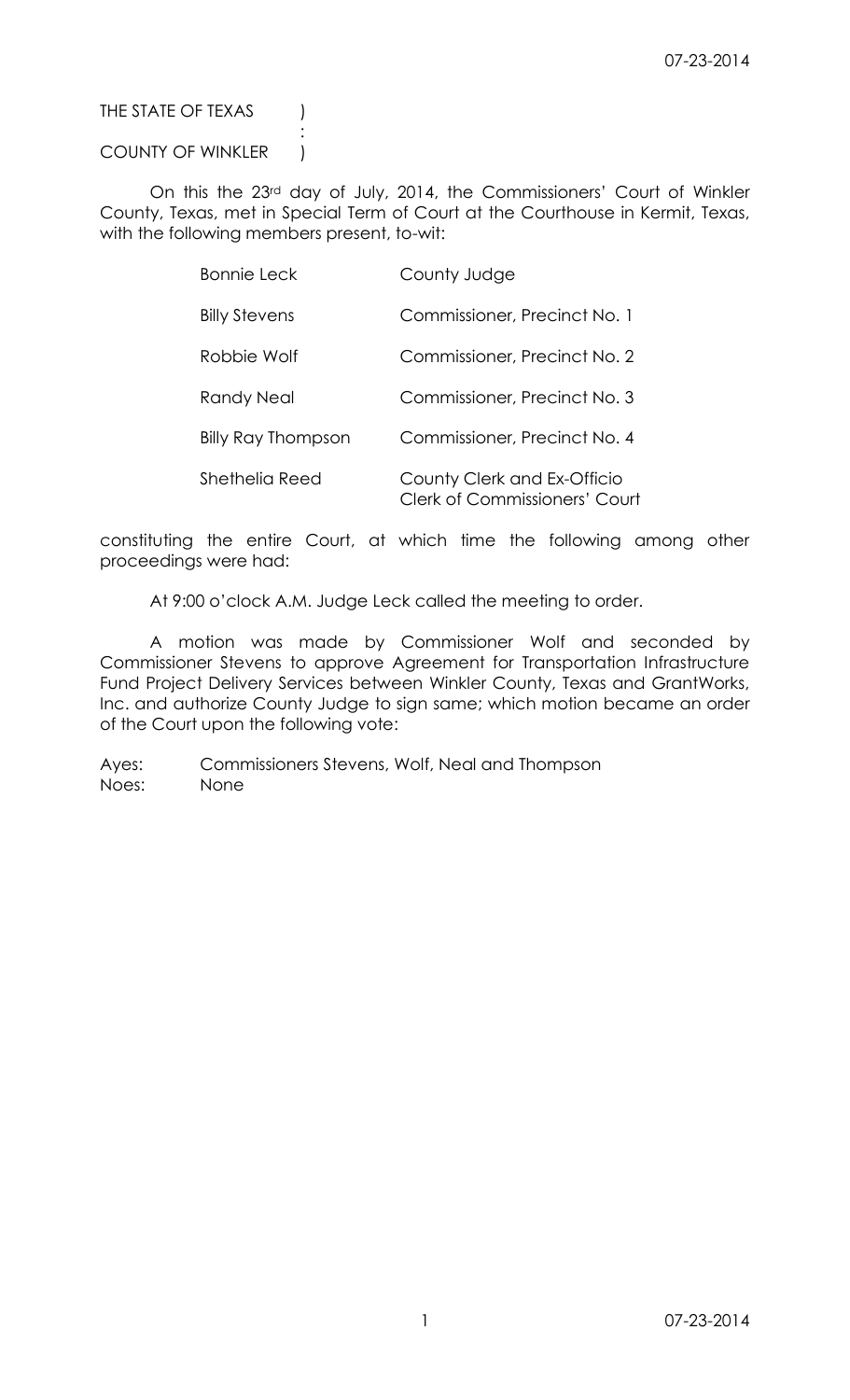hereinafte

**TRANSPORTATION INFRASTRUCTURE FUND<br>PROJECT DELIVERY SERVICES<br>
MENT, MADE THIS**  $S^{1/2^{\infty}}$  **ONY OF**  $\frac{1}{2}$  **(** $\frac{1}{2}$ **,**  $\frac{1}{2}$ **,**  $\frac{1}{2}$ **,**  $\frac{1}{2}$ **,**  $\frac{1}{2}$ **,**  $\frac{1}{2}$ **,**  $\frac{1}{2}$ **,**  $\frac{1}{2}$ **,**  $\frac{1}{2}$ **,**  $\frac{1}{2}$ **,** 

basic services and analone of the Concrete by reference herein (the "Services").<br>The time of services of Constitute in the CF restriction and contract between the Citer of an excepted Constant shall comment on exactle them

| Tasks and Deliverables on a Project-Specific Basis                          | Aggregate<br>Fee <sup>+</sup> |
|-----------------------------------------------------------------------------|-------------------------------|
| Environmental Compliance Review, Report and Certification                   | \$17.397.80                   |
| Pre-Construction Services (Bid/Contract, Procurement, Equipment Rates)      | \$8,698.90                    |
| Pre-Construction TIF Certification with related documentation (Form 2)      | \$8,698.90                    |
| Construction Services (Force Account, Labor Standards)                      | \$21,747.25                   |
| TIF Billing Summanes/Invoices, Periodic TIF Certification (Form 1)          | \$8,698.90                    |
| Track Project Budgets/Update List of Transportation Infrastructure Projects | \$5,698.90                    |
| Documentation of Design Standards & Criteria Conformance                    | \$4,349.45                    |
| Post-Construction TIF Certification with related documentation (Form 3)     | 56.69B.90                     |
| <b>Contract Amount</b>                                                      | \$86,989.00                   |

### \*The fee for each task will be prorated to each Project's share of the total budgeted construction costs.

Inc. Client may, from time in line, request changes in the socioe startings of the consultant to be performed<br>hereunder. Such changes in the society of a series of discussions of the consultant to be consultant<br>to ecomponi

ented to the constraints and the construction of the change.<br>The party shall assign any interest in this Agreement or transfer any interest in the same, without the prior<br>the consent of the chine trainty, not to be unrespo

- Competiship of Work. The parties agree that the Consultant retains all connecting rights to forms, reported of the competition in whole or in part under this Agreement unit is such competition in computed on contemplated u
- Alternative Dispute Resolution The parties hereto agree to resolve all disputes arising hereunder in<br>accordance with this section. If a dispute arises out of or relates to this Agreement or any alleged breach accordance with this section. If a dispute antises out of or relates to this Agreement on the party december of the party december of the party december of the party december of the model of the party of such that is poss t man<br>a non-binding<br>y qualified, m<br>vcb mediatic<br>f to file suit
- either party may proceed to lie util<br>
Event Means any event or cause beyond a party s reasonal<br>
<u>Event Meanut</u> Event Means any event or cause beyond a party s reasonal<br>
<u>Including</u> without limitation construction delays, f

VIII. TERMS AND CONDITIONS<br>This Agreement is subject to the provisors little them in and Conditions' and "Part III Scope of Basic<br>Servers," which each we stached hereto and hereby are moorporated by reference.<br>IN WITNESSET

bits back we stached network.<br>
itch each we stached network.<br>
Windler County, Texas<br>
When Inc.<br>
Notice 1.1 HEREOF, the Clent and the Consider Network.<br>
A North Land Dive<br>
Inc. 2.1 Here is a state of the County of the Coun GrantWorks, Inc.<br>2201 Northland Drive<br>Austin, TX 78756 BY: And Hall County Clerk itan ing

UI. RECORDS AND AUDITS<br>During the term of this Agreement, the Consultant shall assist the Client in maintaining fiscal records and<br>station recoil, ethnic, and generalizers of funds made under the Contract. Such records mus

- The community of the AMERICAN CONSIDER ROWSIONS<br>A <u>Governing Law</u> This Agreement shall be construed under and accord with the laws of the State of Texas,<br>and all obligations of the parties created hereunder are performable
- Effect<u>, No. Third, Party Beneficiaries</u> . This Agreement shall be binding upon and<br>if the parties hereto and their respective heris, executions, administrators, legal repr<br>ors and permitted assigns. This Agreement does no
- C. Severabliky. In any case one or more of the provisions contained in this Agreement shall for any reason<br>be held to be invalid. This allowed the more of the provisions contained in this Agreement shall for any reason<br>be
- 
- E. Provision of Information II is agreed that all information, data, reports and records and methods and methods and receivers of the certain of the control of the work culture in this Agreement furnal property. The contro
- F Luiman selections<br>
C. Walver of Consequential Damages. Nether party will be liable to the other party or any other person or<br>
critic yor any special incidental authorities ontespecifiel, pumilive or exemplory damages a
- informed or or conserves may have annipoperal the prossibility of such deemans to make the transfer of causes of the type. The Cambridge with the particles of the type. The Cambridge with a strip of the spectral of the spe
- Entire Agreement. This Agreement constitutes the sole and antire agreement of the parties with regard<br>to contemporaneous understandings or written or oral agreements between the parties respecting the<br>subject metter of thi
- J. Regotiated Terms. The parties agree that the terms and conditions of this Agreement are the result of<br>negotiations between the parties and that this Agreement shall not be construed in favor of or against<br>either party b

## AGREEMENT FOR PROJECT DELIVERY SERVICES (TXDOT)<br>PART II - TERMS AND CONDITIONS

- PERSONNEL. The Consultant memetatic has on will secure at its own experime, all required in performing the services under this Agreement. Such parameters and of other any constraint in the performance of the approximation
- and the exercise of the Constant The Consultant, at such times and in such forms as the Client may<br>respond to provide the film in the Client position. Constant in the responding the the work<br>of services undertaken pursuant  $\overline{z}$
- FINDINGS CONFIDENTIAL. All of the reports, information, data, etc., prepared or assembled<br>Consultant under this Agreement are confidential and the Consultant agrees that they shall<br>made available to any individual or organ  $\overline{\mathbf{3}}$ by the<br>not be
- COMPILIANCE WITH LOCAL LAVAS: INDEVINIEICATION. Consultant shall comply<br>requirements of all applicable lawy, rules and regulations and shall meterinity and heliterations of all applicable lawy, rules and the discrete the C  $\overline{\phantom{a}}$
- PERIMINATION OF A GER EMENT FOR CAUSE. If the Constation shall fail to fulfil in a TERMINATION OF ACEL EMENT FOR CAUSE. If the Constation shall fail to fulfil in a constant chall fail to fulfil in a constant of the Acceler  $\mathsf{s}$
- TERMINATION OF AGREEMENT FOR CONVENIENCE. Either the Client or the Consultant may be responsed to the Consultant may provide the state of the Consultant may private the material. If the Agreement is terminated as provided  $\epsilon$
- INTEREST OF MEMBERS OF CLIENT. Client agrees that no member of its governing body, no<br>other public official of Client, particularly in the propose that no member of its governing body, no<br>functions or responsibilities in c  $\bar{z}$
- INTERES), OF CONSULTANT AND BMPLOYEES. The Consultant covenants that it presently has<br>no interest and shall not acquire interest, direct or indirect, in the study area or any parcels therein o<br>any titler interest which wou  $\ddot{\mathbf{8}}$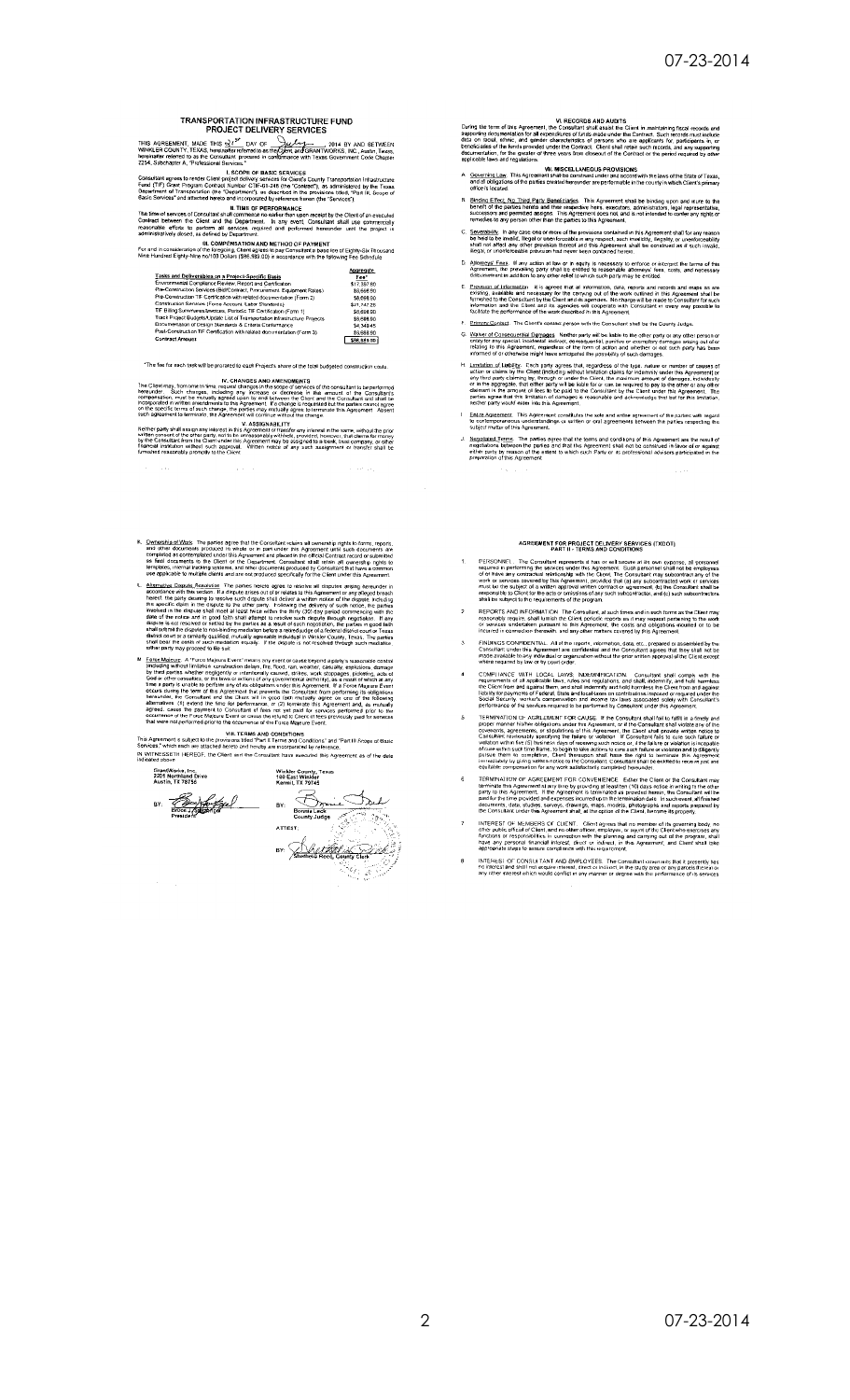| 9  | hereunder. The Consultant further covenants that in the performance of this Agreement, no person<br>having any such interest shall be employed by Consultant to perform services under this Agreement.<br>INSURANCE During the term of this Agreement Consultant shall maintain at its own expense the<br>required general liability and worker's compensation for personnel assigned to the project and<br>automobile insurance for any vehicles used for the project in the amounts of:<br>Worker's Compensation - Statulory Amount<br>Employer's Liability - \$500.000.00<br>Commercial General Liability<br>Personal injury and property damage:<br>\$1,000,000.00 combined single limit each occurrence and<br>\$2,000,000.00 aggregate<br>Business Automobile Liability for all vehicles<br>Bodily Injury and property damage:<br>\$500,000.00 combined single limit any one accident                                                                                                                                                                                                                                                                                                                                                                                                                                                                                                                                                                                                                                                                                                                                                                                                                                                                                                                                                                                                                                                                                                                                                                                                                                                                                                                                                                                                                                                                                                                                                                   | agency must expend and account for grant funds in accordance with state laws and procedures<br>for expending and accounting for Its own funds. Fiscal control and accounting procedures of the<br>state, as well as its subgrantees, must be sufficient to:<br>(1) Permit preparation of reports required by the UGMS and the statutes authorizing the grant,<br>and<br>(2) Permit the tracing of funds to a level of expenditures adequate to establish that such funds<br>have not been used in violation of the restrictions and prohibitions of applicable statutes.<br>D. COST PRINCIPALS FOR STATE, LOCAL, AND INDIAN TRIBAL GOVERNMENTS. OMB<br>Circular A-87 applies to all work covered by this Agreement.<br>E. COUNTY TRANSPORTATION INFRASTRUCTURE FUND. Texas Administrative Code, Title 43,<br>Part 1, Chapter 15, Subchapter O applies to all work covered by this Agreement as does all<br>Implementation Guidance, Frequently Asked Questions, and related guidance provided by the<br>Texas Department of Transportation from time to time. |
|----|---------------------------------------------------------------------------------------------------------------------------------------------------------------------------------------------------------------------------------------------------------------------------------------------------------------------------------------------------------------------------------------------------------------------------------------------------------------------------------------------------------------------------------------------------------------------------------------------------------------------------------------------------------------------------------------------------------------------------------------------------------------------------------------------------------------------------------------------------------------------------------------------------------------------------------------------------------------------------------------------------------------------------------------------------------------------------------------------------------------------------------------------------------------------------------------------------------------------------------------------------------------------------------------------------------------------------------------------------------------------------------------------------------------------------------------------------------------------------------------------------------------------------------------------------------------------------------------------------------------------------------------------------------------------------------------------------------------------------------------------------------------------------------------------------------------------------------------------------------------------------------------------------------------------------------------------------------------------------------------------------------------------------------------------------------------------------------------------------------------------------------------------------------------------------------------------------------------------------------------------------------------------------------------------------------------------------------------------------------------------------------------------------------------------------------------------------------------|---------------------------------------------------------------------------------------------------------------------------------------------------------------------------------------------------------------------------------------------------------------------------------------------------------------------------------------------------------------------------------------------------------------------------------------------------------------------------------------------------------------------------------------------------------------------------------------------------------------------------------------------------------------------------------------------------------------------------------------------------------------------------------------------------------------------------------------------------------------------------------------------------------------------------------------------------------------------------------------------------------------------------------------------------------------|
| 10 | STATUTORY COMPLIANCE. During the term of this Agreement, the parties shall comply with all<br>laws, regulations, and rules including the following:<br>A. CIVIL RIGHTS ACT OF 1964. Under Title VI of the Civil Rights Act of 1964, no person shall, on                                                                                                                                                                                                                                                                                                                                                                                                                                                                                                                                                                                                                                                                                                                                                                                                                                                                                                                                                                                                                                                                                                                                                                                                                                                                                                                                                                                                                                                                                                                                                                                                                                                                                                                                                                                                                                                                                                                                                                                                                                                                                                                                                                                                       |                                                                                                                                                                                                                                                                                                                                                                                                                                                                                                                                                                                                                                                                                                                                                                                                                                                                                                                                                                                                                                                               |
|    | the grounds of race, color, or national origin, be excluded from participation in, be denied the<br>benefits, or be subjected to discrimination under any program or activity receiving Federal<br>financial assistance                                                                                                                                                                                                                                                                                                                                                                                                                                                                                                                                                                                                                                                                                                                                                                                                                                                                                                                                                                                                                                                                                                                                                                                                                                                                                                                                                                                                                                                                                                                                                                                                                                                                                                                                                                                                                                                                                                                                                                                                                                                                                                                                                                                                                                       |                                                                                                                                                                                                                                                                                                                                                                                                                                                                                                                                                                                                                                                                                                                                                                                                                                                                                                                                                                                                                                                               |
|    | B. EQUAL EMPLOYMENT OPPORTUNITY. During the performance of this Agreement. the<br>Consultant agrees as follows<br>The Consultant will not discriminate against any employee or applicant for employment<br>because of race, creed, sex, color or national origin. The Consultant will lake affirmative<br>action to ensure that applicants are employed, and that employees are treated during<br>employment, without regard to their race, creed, sex, color or national origin. Such action<br>shall include, but not be limited to, the following Employment, upgrading, demotion, or<br>transfer; recruitment or recruitment advertising; layoff or fornunation; rates of pay or other<br>forms of compensation, and selection for training, including apprenticeship. The Consultant<br>agrees to post in conspicuous places, available to employees and applicants for employment,<br>notices to be provided by the Client setting forth the provisions of this non-discrimination.<br>clause.                                                                                                                                                                                                                                                                                                                                                                                                                                                                                                                                                                                                                                                                                                                                                                                                                                                                                                                                                                                                                                                                                                                                                                                                                                                                                                                                                                                                                                                          |                                                                                                                                                                                                                                                                                                                                                                                                                                                                                                                                                                                                                                                                                                                                                                                                                                                                                                                                                                                                                                                               |
|    | The Consultant will, in all solicitation or advertisements for employees placed by or on behalf<br>ü.<br>of the Consultant, state that all qualified applicants will receive consideration for entoloyment<br>without regard to race, creed, color, sex, or national origin.<br>The Consultant will cause the foregoing provisions in this Section 11 to be insurted in all<br>iti.                                                                                                                                                                                                                                                                                                                                                                                                                                                                                                                                                                                                                                                                                                                                                                                                                                                                                                                                                                                                                                                                                                                                                                                                                                                                                                                                                                                                                                                                                                                                                                                                                                                                                                                                                                                                                                                                                                                                                                                                                                                                           |                                                                                                                                                                                                                                                                                                                                                                                                                                                                                                                                                                                                                                                                                                                                                                                                                                                                                                                                                                                                                                                               |
|    | subcontracts for any work covered by this Agreement so that such provisions will be binding<br>upon each subcontractor, provided that the foregoing provisions shall not apply to contracts<br>or subcontracts for standard commercial supplies or raw materials.<br>The Consultant will include the provisions il through iii, in every subcontract or purchase order                                                                                                                                                                                                                                                                                                                                                                                                                                                                                                                                                                                                                                                                                                                                                                                                                                                                                                                                                                                                                                                                                                                                                                                                                                                                                                                                                                                                                                                                                                                                                                                                                                                                                                                                                                                                                                                                                                                                                                                                                                                                                        |                                                                                                                                                                                                                                                                                                                                                                                                                                                                                                                                                                                                                                                                                                                                                                                                                                                                                                                                                                                                                                                               |
|    | unless exempted.<br>C. UNIFORM GRANT MANAGEMEN® STANDARDS. Fexas Administrative Code, Title 34, Part 1,<br>Chapter 20, Subchapter I (UGMS) shall govern all work covered by this Agreement. State<br>agencies are required to adhere to the UGMS when administering grants and other financial<br>assistance agreements with cities, counties and other political subdivisions of the state. A state                                                                                                                                                                                                                                                                                                                                                                                                                                                                                                                                                                                                                                                                                                                                                                                                                                                                                                                                                                                                                                                                                                                                                                                                                                                                                                                                                                                                                                                                                                                                                                                                                                                                                                                                                                                                                                                                                                                                                                                                                                                          |                                                                                                                                                                                                                                                                                                                                                                                                                                                                                                                                                                                                                                                                                                                                                                                                                                                                                                                                                                                                                                                               |
|    | AGREEMENT FOR PROJECT DELIVERY SERVICES<br><b>PART III - SCOPE OF BASIC SERVICES</b>                                                                                                                                                                                                                                                                                                                                                                                                                                                                                                                                                                                                                                                                                                                                                                                                                                                                                                                                                                                                                                                                                                                                                                                                                                                                                                                                                                                                                                                                                                                                                                                                                                                                                                                                                                                                                                                                                                                                                                                                                                                                                                                                                                                                                                                                                                                                                                          |                                                                                                                                                                                                                                                                                                                                                                                                                                                                                                                                                                                                                                                                                                                                                                                                                                                                                                                                                                                                                                                               |
|    | All tasks will be completed on a per-project basis for projects included in the County's List of Transportation<br>Infrastructure Projects                                                                                                                                                                                                                                                                                                                                                                                                                                                                                                                                                                                                                                                                                                                                                                                                                                                                                                                                                                                                                                                                                                                                                                                                                                                                                                                                                                                                                                                                                                                                                                                                                                                                                                                                                                                                                                                                                                                                                                                                                                                                                                                                                                                                                                                                                                                    |                                                                                                                                                                                                                                                                                                                                                                                                                                                                                                                                                                                                                                                                                                                                                                                                                                                                                                                                                                                                                                                               |
|    | Complete project environmental review and compliance activities (any archeological services are outside the<br>scope of this agreement)<br>Complete any necessary project acquisition achieftes in accordance with the Uniform Relocation Assistance<br>and Real Property Acquisition Policies Act of 1970 and Texas Landowners Bill of Rights (Texas Government<br>Code Sec. 402.031 and Chapter 21 of the Texas Property Code)<br>Provide labor standards compliance for all contracted work in conformance with Texas Government Code Title<br>10, Chapter 2258 including on-sile employee interviews, review of all contractor payrolls, wage determination<br>calculation of wage restitution, etc.<br>Assist in procurement of construction services, materials rental/tease equipment, professional design services<br>or other items needed to implement the TIF projects including bid documents, notices and contracts-imay<br>include multiple bids for contracted work for various projects.<br>Coordinate HUB program requirements<br>Assist with documentation of any project-related force account (county crow and equipment) hours and costs-<br>Assist in compilation of data for county owned equipment used for each project<br>Review of all contractor or materials invoices for compliance with local financial reporting requirements<br>Assist in prepanng I IF Billing Summaries and Invoices for reimbursement requests and in determining whether<br>costs are eligible for reimbursement.<br>Assist in preparing Certifications and back-up documents related to individual projects for signature by local<br>officials<br>Assist with quality assimance itorumentation for compliance with County Design Criteria and Specifications<br>(photographs, measurements, records)—requires on-site visits during construction<br>Provide reports for Commissioners Court regarding project status<br>Coordinate with county financial officers and staff on project-specific cost accounting and tracking<br>Assist in preparation of amendments to TxDOT Agreement and revisions to List of Transportation Infrastructure<br>projects as needed<br>Other project delivery services as may be required to implement the County's TIF grant program.<br>Additional General Terms Regarding Third-Parties<br>Assistance by Consultant with (1) venfication of construction contractors or other service contractors, (2) selection of |                                                                                                                                                                                                                                                                                                                                                                                                                                                                                                                                                                                                                                                                                                                                                                                                                                                                                                                                                                                                                                                               |
|    | inconverse systems in a transmission of the measurement contractors, subcontractors, but even extreme to represent the<br>Bid award winners, or (3) any other activity mixing to contractors, subcontractors, but event winners o<br>Consultant under this Agreement (collectively "The diParty Service Providers") or is not intended to be and shall not be<br>consulted as an endorsement, representation or warrarty by Consultant of any kind relating to such Th<br>Providers or of the quality of such Third Party Service Providers' work, and all such endorsements, representations or<br>warranties nereby are expressly disclaimed.                                                                                                                                                                                                                                                                                                                                                                                                                                                                                                                                                                                                                                                                                                                                                                                                                                                                                                                                                                                                                                                                                                                                                                                                                                                                                                                                                                                                                                                                                                                                                                                                                                                                                                                                                                                                               |                                                                                                                                                                                                                                                                                                                                                                                                                                                                                                                                                                                                                                                                                                                                                                                                                                                                                                                                                                                                                                                               |

At this time the Court conducted Preconstruction Workshop for Transportation Infrastructure Fund Project.

The Court heard presentation by Ray Bader, District Extension Administrator for Texas AgriLife Extension Service regarding Winkler-Loving Extension Program.

At this time the Court entered into Budget Workshop.

A motion was made by Commissioner Neal and seconded by Commissioner Thompson to adjourn the meeting; which motion became an order of the Court upon the following vote: